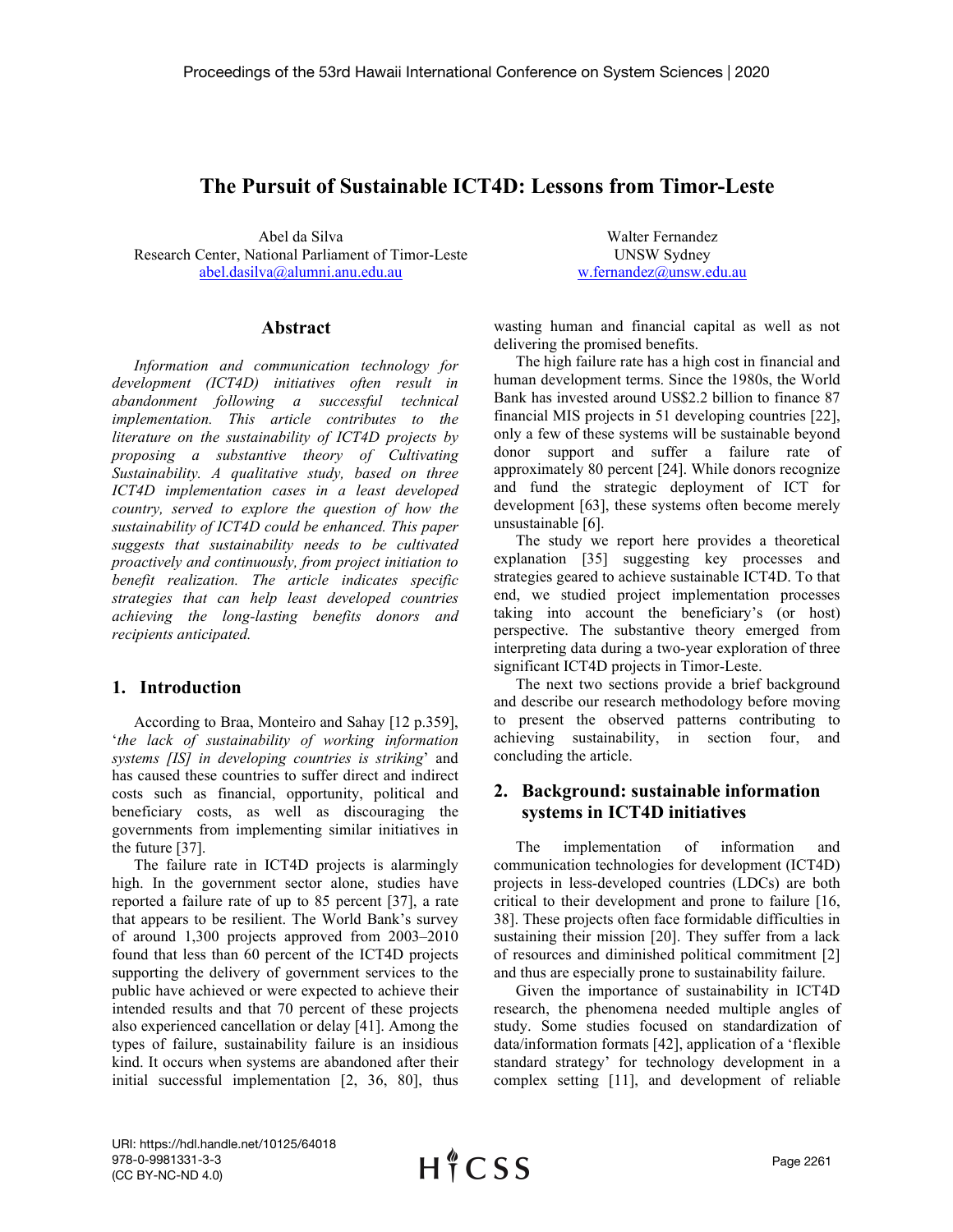infrastructure [44]. Adding to these technical aspects of sustainability the IS literature also discussed ways to establish 'green data centers' locally in LDCs using energy-efficient technologies [4] and the use of recycled computers and training of local actors to manage and maintain the IT resources [73].

Sustainability also has political, institutional, and economic aspects. Strong leadership can be critical to guarantee successful implementation and sustainability [45] and by resolving the challenges of bringing different institutions together [43] and achieving economic and financial gains through increased efficiency [46] and subsidies for the user [9].

Moreover, a sustainable ICT4D initiative needs to focus on achieving sustainability from an end-user viewpoint. For example, through continuously addressing end-users' changing needs [5], building trust and cooperation with other social actors [14, 51], and the use of mobile platforms to consolidate ICT4D participations from the marginalized groups in the society, user involvement, increased ownership and social recognition at the local level [13].

More recently, we have calls to rethink suitability through a user-driven perspective for development [61]. Because typical ICT4D projects are often deployed in phases such as initiation, implementation, and post-implementation [57], it is necessary to understand how sustainability can be built across these phases. For example, the implementation phase typically involves critical decisions about selection of technology, its procurement and installation, and the assimilation, use, and adaption of the technology [3]. Since these phases involve local and foreign actors with different cultures, agendas, and interests [17, 39, 60, 78], we argue that we need to observe the dynamics of evolution in real-life ICT4D projects.

All the mentioned aspects are essential contributors to alleviate LDCs' difficulties in implementing and maintaining ICT4D [60]. Hence, continuous calls have been made for further research to improve our understanding of the processes of delivering sustainable ICT4D after the donors' investment [38, 61, 64, 80]. These calls for process-focused sociotechnical research are congruent with the nature of projects involving heterogeneous actors from competing interests and backgrounds. These projects are affected by national agenda and international politics [17, 18], contesting rationalities and diverse cultures [79]. Importantly, these projects require changes in government institutions' culture and practice [17]. Thus presenting an overlap of technological and social elements in complex contexts in which "the designers play a limited yet consequential role" [39 p.900].

Also, adopting a system is often a multi-party decision negotiated by several influential stakeholders. While the IS literature has for long observed causes of failure [25], it seems that the risk of influential stakeholders' resistance has been understudied [76].

The mentioned background indicated the need to explore how the local implementers of donororiginated systems could enact processes aimed at enhancing the sustainability outcomes of their projects. We decided to study the phenomenon in context and longitudinally [57]. We aimed to derive a substantive theory [71] from explaining and informing [35] the under-investigated processes leading to project delivery and system sustainability.

## **3. Research methodology**

Our objective in this study was to develop a process theory to conceptualize process as a sequence of events and phases [74] to explain and suggest a pattern of possibilities [35]. We adopted a combination of grounded theory methodology (GTM) [30, 31, 33] and case study method [26, 27]. In our approach, we followed an overarching GTM strategy based on data from case studies [as suggested by 28].

We aimed to produce rigorous research outcomes also relevant to practice [8, 66]. To that effect, we followed a process of abduction from real-life cases [19, 65] to explain how actors resolve their main concerns in their substantive field [71, 72, 77]. The adopted methodology:

- a) Allowed studying complex organizational phenomena [48, 50] to develop a theoretical account of the complex change process in ICT4D project implementations [1].
- b) Allowed the dynamic evolution of the inquiry through a theoretical sampling strategy [31], which enabled the systematic progression of knowledge through constant data comparison [33].
- c) Enabled the control of biases by comparing our memos against data collected from the field to verify its relevance, guarding us against preconceived ideas and bias [33, 70].
- d) Enabled the understanding of the dynamics of complex ICT4D project implementation and, at the same time, to validate research findings [55].
- e) Provided guidelines for collecting and analyzing data to build middle-range theory [15] that enabled seeking rigor and relevance [29].
- Allowed the research team to capitalize on the significant GTM expertise of the second author, thus overcoming the typical difficulties faced by novice use of the method [71].

By situating our exploration in a least developed country, we aimed to identify understated assumptions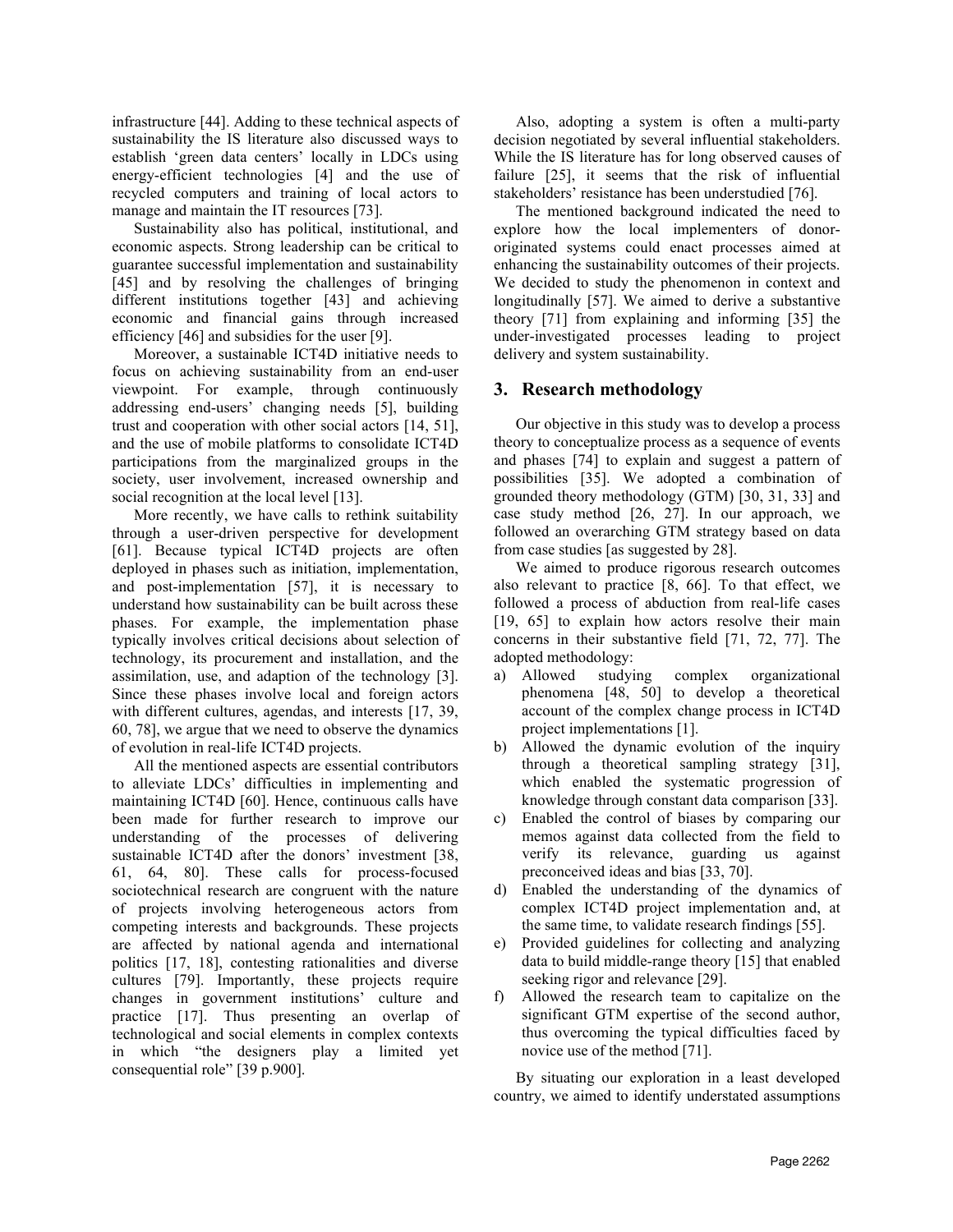emerging from studies based on developed countries [7]. Timor-Leste provided such context. Timor-Leste is a Southeast Asian nation and one of the least developed countries in the world [69]. As a new, poor but resource-rich country, Timor-Leste presented an exciting setting for both research and practice; the country was rapidly modernizing while its people continued to observe traditional practices very closely.

We investigated three major ICT4D projects in the public sector in Timor-Leste. The *Alpha* project in the finance sector, the *Beta* project in the justice sector, and the *Delta* project in the education sector (project names are pseudonyms). The first author, a native to Timor-Leste, studied for extended periods the project teams on location, and such daily contact helped to develop a high level of sensitivity to the observed practice. [Table 1](#page-2-0) lists the data collected.

<span id="page-2-0"></span>

| <b>Data Collection activity</b>   | Alpha  | <b>Beta</b> | Delta   |
|-----------------------------------|--------|-------------|---------|
| First author's fieldwork          | Three  | Four        | Two     |
| immersion (in-situ co-location).  | months | months      | months  |
| Formal semi-structured            | 11     | 15          | 15      |
| interviews of current/former      |        |             |         |
| ministers or vice-ministers.      |        |             |         |
| consultants, vendors, directors,  |        |             |         |
| end-users.                        |        |             |         |
|                                   |        |             |         |
| Average length of the interviews. | 1 hour | 40 min.     | 30 min. |
| Formal observations of meetings   | 10     | 20          | 24      |
| and training sessions.            |        |             |         |
| Supporting documents, including   | 40     | 95          | 82      |
| project plans, meeting minutes of |        |             |         |
| meetings, and training materials. |        |             |         |
| Transcriptions from interviews,   | 170    | 116         | 146     |

Table 1: Data collection across cases.

We collected and analyzed data from formal semistructured interviews, observations of meetings and training sessions, informal conversations, and electronic correspondence with the actors. Additionally, project documents (such as meeting minutes, reports, project plans, and others) served to explore the findings further.

Data collection progressed in three waves, each case required six months of dedicated study, to elicite

the first round of understanding. We then re-contacted each case to gather additional data as the theory development across cases progressed.

The co-location of the first author was central to "conducting real-time observations of the events and activities in strategy development while they occur in time, and without knowing a priori the outcomes of these events" [74 p.181]. Also, the rapport generated during the fieldwork immersions facilitated candid accounts, clarifications, and updates via emails.

The analysis of the three cases took two years, during which the first author was able to collect further evidence to compare and contrast data across cases and to observe the evolution of each case. Congruent with the type of process theory pursued, the unit of analysis was the conceptualized event [47, 74].

The data strategy of constant comparison across the different types of data allowed us to confirm, enrich or reject the emerging concepts [30], and at the same time, increased the internal validity of the research and its findings [52]. We transcribed and translated the interviews before using qualitative data analysis software (ATLAS.ti) to follow GTM's data analysis procedures [30, 31, 33].

To complement the analysis and reach consensus between the authors, we used mind-maps, diagrams, and walkthrough discussions. The frequent discussions of ideas were critical to generate intellectual stimuli throughout the interplay between data collection and analysis [72], and thus to theorize.

## **4. Findings and discussion: cultivating sustainability process theory**

Our study allowed us to conceptualize a cultivating sustainability process that has three phases: system adoption, system implementation, and system outcomes. In each of these phases, sub-processes help achieve the phase objective. Our interpretation of the data indicates a progression of what we identified the main concerns about sustainability at each stage of the initiative (see Figure 1 and its subsequent description).



Figure 1: The Cultivating Sustainability Process Theory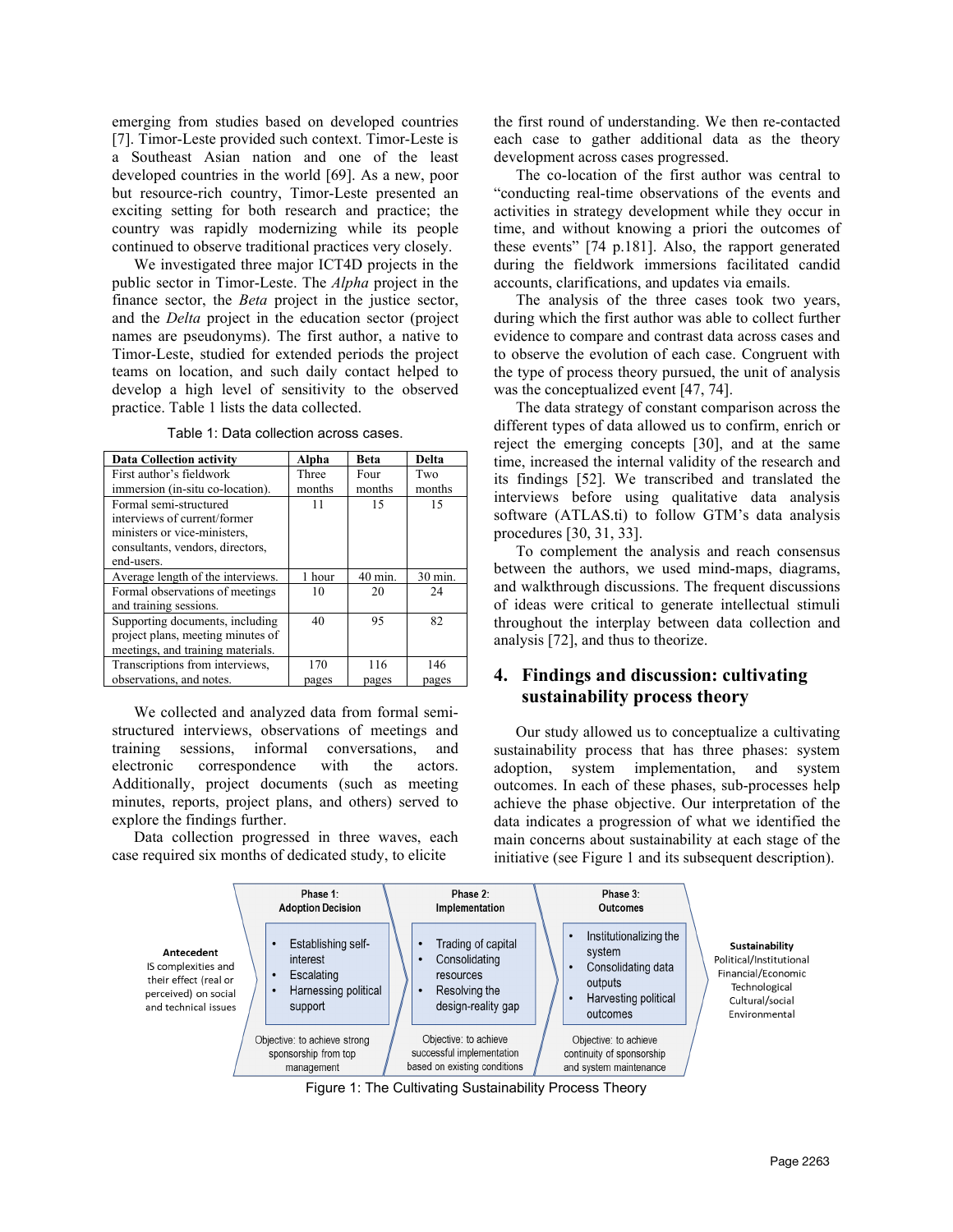#### **4.1.Phase 1: system adoption decision**

Our data shows that ICT4D projects require a resolute effort to manage the highly probable event of resistance from top decision-makers during the system adoption decision phase. We observed that having the support of the host institution and the commitment of the donors was insufficient as a predictor of acceptance by the top management level affected by the change. Thus, a key concern is to achieve strong sponsorship from the host institution's relevant top-managers; in doing so, assuming unity of purpose among these stakeholders is risky and even foolish, as implementing information systems are likely to produce winners and losers [56].

We found three sub-processes as a critical to achieving strong sponsorship: *establishing selfinterests,* to convince the top-management about the technical and political benefits from system implementation; *escalating,* to deal with resistance from mid and high-level officials; and *harnessing political support,* to consolidate support from influential international actors in the host country. These subprocesses are synergistic, combining their outcomes enhance their effect on the project, as we discuss next.

**4.1.1. Establishing self-interest.** We observed actors engaging in the process of signaling self-interest motives to attain top management support. They aimed to increase top management's awareness of the potential technical and political benefits of the ICT4D project. Doing so was necessary as the top-managers were expected to act on their self-interest as well as on the interest of their institutions. The observed process is congruent with agency theory's assumptions that actors are *boundedly* self-interested; that is, norms and conventions bound their self-interest [10].

The establishing self-interest process deals on how to approach the top-management of the host institution to adopt the ICT solution and gain their support as champions of the project. This process requires a deep understanding of technical, economic, and political incentives that could be used to communicate with the relevant top-managers effectively. Communication tactics included showcasing a success story from relevant institutions that have implemented and successfully used similar systems.

It was also valuable to provide opportunities for topmanagers to declare their role in the initiative publicly—for example, by inviting the top-management to attend national and international forums that discuss the importance of system implementation in reforming the public sector. By publicly declaring support, or being perceived as supporters, of the initiative, topmanagers act as transformational leaders championing the project [75], and they become more committed to achieving the project objectives than having stated their support in private [40].

We also observed that engagement with the external forums increases the top-manager awareness of the potential self-benefit and political outcomes from implementing the system in their institution. In the Alpha project, the top-manager decided to implement ICT4D technology based on the realization of both technical and political potential benefits. Technically, the system would enable more efficient and transparent handling of the State budget. Politically, the system would introduce transparency and accountability to the public sector, thus bringing political outcomes in the form of recognition for the top management. Similarly, in the Beta project, the justice sector's top-management decided to implement the ICT4D technology based on the potential benefits from the achieving internal vertical transparency, where they will be able to oversee the performance of their subordinates, and the use of new statistical data, produced by the system, for improving the justice sector's decision-making processes.

In both Alpha and Beta projects, we observed that the increased awareness of the technical and political self-interest ramification of the ICT4D initiative resulted in stronger sponsorship by top management throughout the project implementation process.

**4.1.2. Escalating attention.** The *Escalating Attention* sub-process deals with ways to increase the external stakeholders' involvement and focus on the project and its implementation process. This sub-process works to achieve conflict resolution or to increase awareness. For example, bringing together the top-managements from relevant institutions in one forum to resolve issues regarding adoption decisions at the individual institution, or organizing discussion forums with external stakeholders, such as CSOs, international institutions and the public in general.

In the Beta project study, the project team overcame initial resistance from a powerful local actor by bringing the issue to a coordination forum in which topmanagement teams discussed critical issues in the justice sector. They also brought the issue to a few forums attended by national and international stakeholders to discuss the importance of implementing the system in the mentioned sector. These forums served three key goals: to deter officials with personal interests from undermining the system implementation process, to share information between the stakeholders involved, and to inform the public about the system implementation progress. These three elements encouraged the top-management to support the adoption of the technology.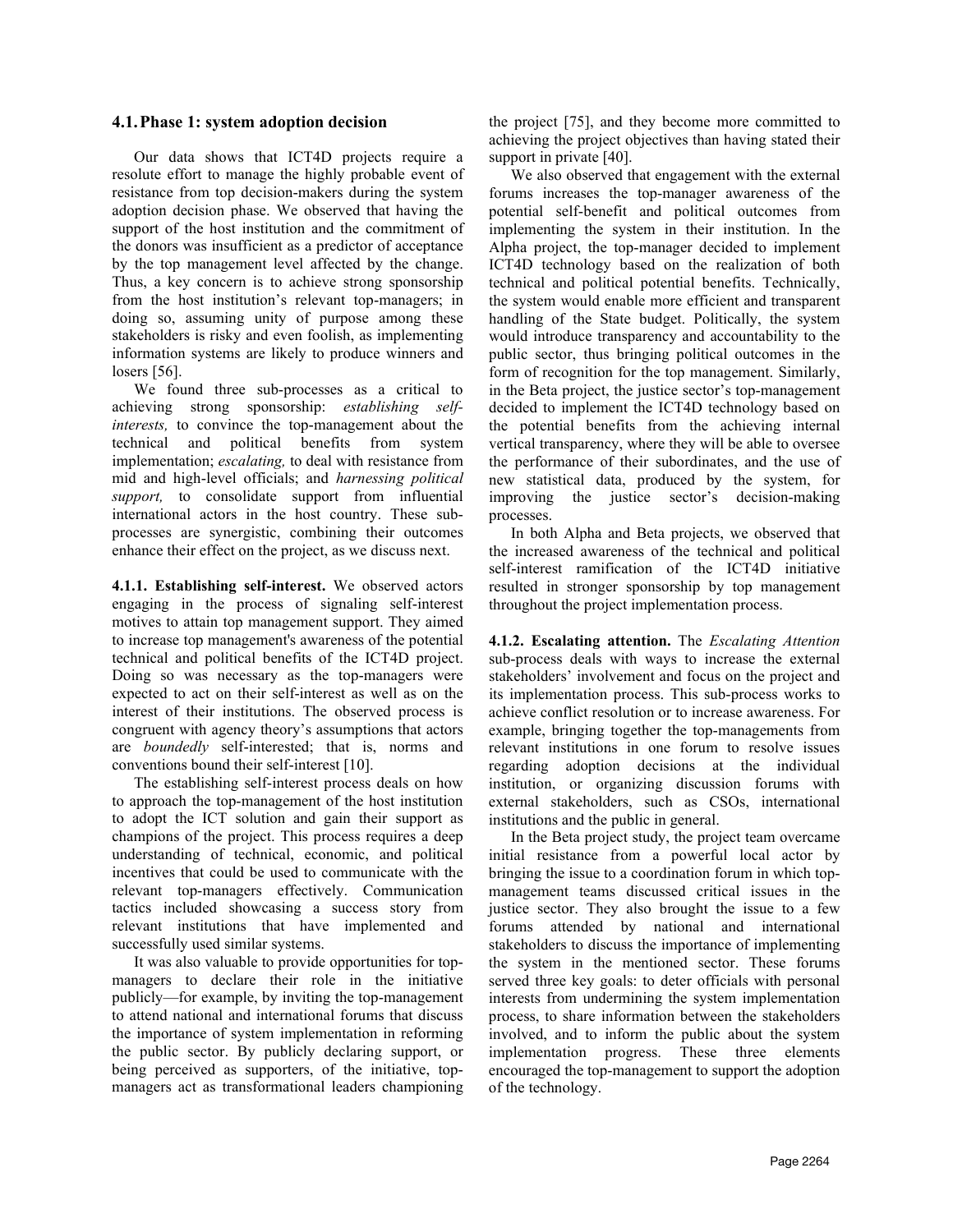**4.1.3. Harnessing political support**. This sub-process deals with finding ways to harness political and diplomatic support from other influential international actors in the host country to support the ICT4D project implementation. By harnessing political support, the actors aimed at increasing the credibility of the project implementation in the eyes of the local topmanagement, creating further psychological pressure and further encouraging the top-management to adopt the technology. For example, the Beta project team approached ambassadors from key countries, such as the USA, Portugal, and Australia, to request financial and political support and to promote the initiative to the local top-management of the host institutions.

The top management's decision to adopt the system based on awareness of its potential technical and political benefits leads to strong sponsorship from the top management. Therefore, during the System Adoption Decision phase, it is critical to focus on maximizing strategies and actions leading to ensuring that potential champions are aware of how the project will benefit them and their constituents, and thus that the project receives a high level of attention and support. Harnessing political support also serves to counterbalance influential stakeholders whose interest may be negatively affected by the ICT4D initiative.

### **4.2.Phase 2: system implementation**

The system implementation phase takes advantage of the strong sponsorship achieved in the first phase, and focuses on the successfully delivery of the ICT4D technology, in a manner that is congruent with the host institution's environment. To this aim, the project team enacts three subprocesses: trading of capital, consolidating resources, and resolving the design-reality gap sub-processes, as detailed next.

**4.2.1. Trading of capital.** We observed that it is necessary to manage the risk posed by the potentially unbalanced relationship between vendor and the hostclient [23, 34] by having a process conducive to the selection of the most appropriate vendor to deliver the ICT4D technology.

The trading of capital subprocess assumes that both the vendor and the host country are part of a bargaining process. Vendors are selected based on their possession of forms of capital, such as experience, expertise, international network, and their open-source business model. A potential vendor can also be approached using potential business opportunities and links with international institutions operating in the host country, and assessed on its capacity to transfers knowledge and human capital to the host-client.

A vendor possessing the above forms of capital will be able to deliver an ICT4D technology based on existing conditions of the host institution and prepare the local IT programming capacity to handle system enhancement. These steps will significantly reduce the cost of procurement and continued maintenance of the system. For example, in the Beta project, an experienced international vendor delivered the system. This vendor could deploy experts to develop a system driven by the end-users of the host institution and the ability to contribute actively in enhancing the local IT officials' programming skills. As a result, the locals can enhance the system independently from the vendor, and thus significantly reducing maintenance and licensing costs while enhancing the host institution's human capital.

**4.2.2 Consolidating resources**. This sub-process deals with ways to consolidate the project resources required for successful system implementation, use, and enhancement. This sub-process involves procurement and installation of ICT infrastructure, recruitment of human resources to support the system implementation and use, and raising end-users' awareness of the system and the potential changes involved.

In the Alpha project, the availability of ICT infrastructure, such as the network connectivity between government institutions, was crucial for system use and required implementing a network connecting each of the government buildings. The Alpha project also addressed the lack of capabilities of the city of civil servants by recruiting knowledgeable national advisers– who were local officials, not public servants, recruited with better salary packages.

Furthermore, the consolidation of resources implies an end-to-end view of project delivery, which must consider the need to educate end-users and mid-level managers, and also be educated by them. This bidirectional education must involve learning about the system and the potential changes in practices resulting from system implementation. In the Beta project, the project team dedicated significant time and effort to consult with the end-users and the mid-level managers about the new system.

**4.2.3. Resolving the design-reality gap**. A gap is highly likely to exist between the technological solution as designed and the reality of the host institution [37]. Thus, ICT4D projects must engage in the proactive consideration of this gap as an undefined barrier to project success, finding ways to deliver a technological innovation that is driven by the end-user needs and the host institution's existing conditions. In the Beta project, such process involved a slow process that included the following sequential steps: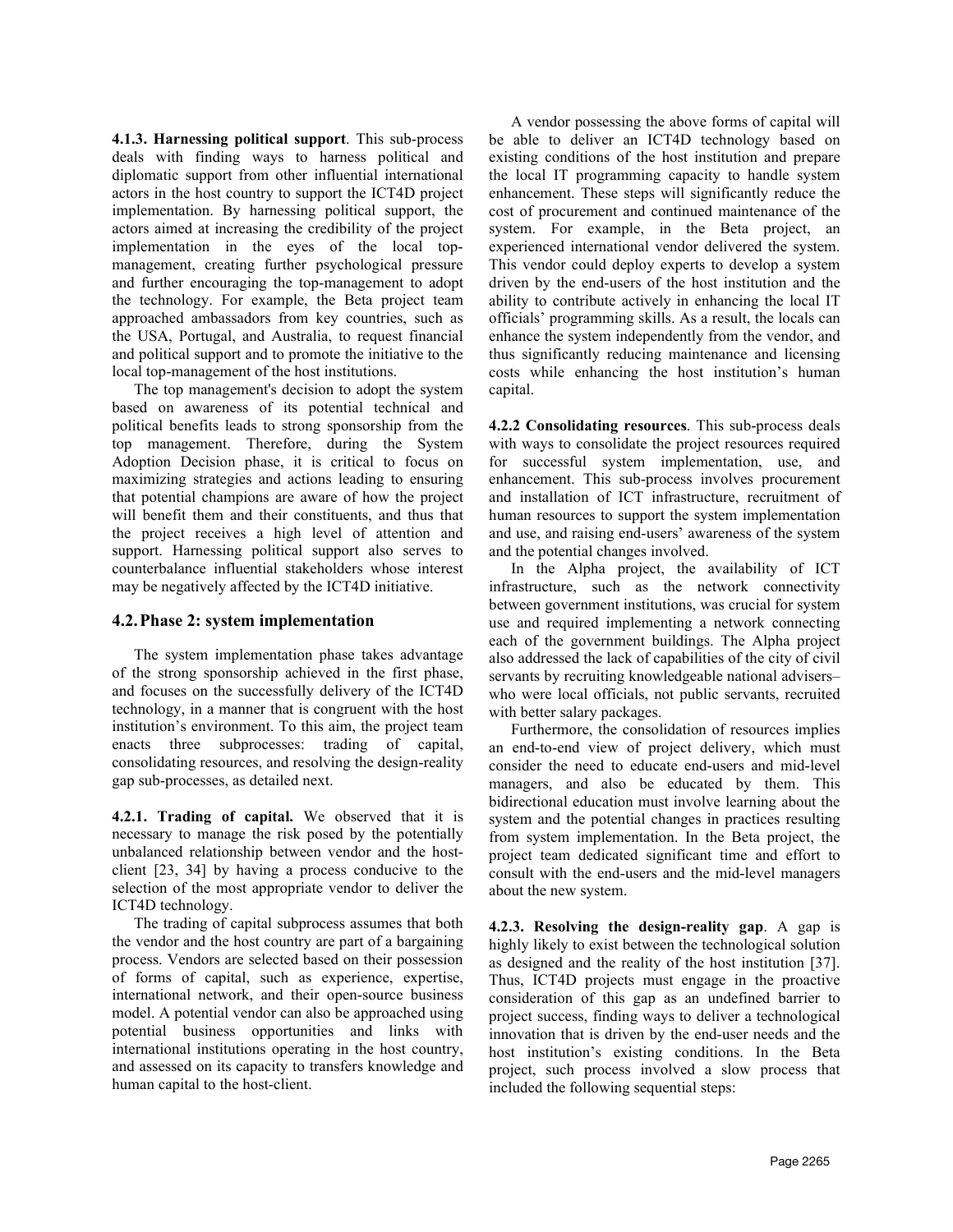- During system design, several actions ensured the suitability and adaptability of the system to the local contexts, including mapping and socialization of existing manual process, the formalization of new processes, and, finally, the formal approval for system development from the institutional head.
- During the coding step, the vendor first developed prototypes to enhance consultations with end-users and the institution. The coding of the system started after the initial consultation period and proceeded as an iterative consultation process. Once the coding and testing phase concluded, the institutional head provided further approval for deployment.
- System deployment started with system installation and training of the end-users. The end-users were trained using printed screens and the actual online system. Also, training end-users to input legacy cases into the system reduced the impact of potential disruptions when using the electronic system.

Because end-users helped in designing the ICT4D technology according to their existing conditions, they experienced little difficulties in using the system. The Beta project also focused on developing the programming capacity of local IT officials to handle subsequent enhancement required by the end-users.

### **4.3.Phase 3: harnessing system outcomes**

The third phase in the process model deals with creating the conditions for continued system use, which requires a focus on the technical and political outcomes of system implementation. The objectives of this phase are to secure the necessary enhancements and to increase top management's sponsorship; to that end, we identified the following three sub-processes.

**4.3.1. Institutionalizing the system.** After a successful system implementation phase, the system needs to become "the norm;" that is, it needs to be institutionalized [54, 56]. We interpreted the subprocess of institutionalizing the ICT4D technology as an effort facilitated by the following actions:

- Ensuring an effective system hand-over that takes into account not only developing local capabilities to manage and maintain the system but also assisting local actors in developing an annual budget for system maintenance and enhancements, and working with the top-management to incorporate that budget in the overall budget plan to be submitted to the Parliament for approval.
- Promoting the organizational changes necessary to effectively incorporate the system into the everyday routine of the institution. For example, as part of the institutionalizing process, a new unit, the

information management authority, was created with the role to provide advice to the top management on the issues related to system maintenance, training, and enhancement.

Signaling the importance of the new information systems, the status of the IT departments in these government institutions were promoted to the higher level of the unit, and some IT officers with specialized skills were promoted as chiefs of departments.

Our observations add know-how to the assertion that an ICT4D technology becomes institutionalized when the new practices/procedures introduced by the system have been routinized and regarded as part of the host institution's daily life [62], and to the role of institutionalization processes in the sustainability of ICT4D initiatives [49].

**4.3.2. Consolidating data outputs.** Lack of accurate data to support the decision-making process in government institutions in LDCs is an everyday reality [67]. ICT4D initiatives can contribute to improving the accuracy and availability of data decision making, and thus helping to create conditions for benefits realization and continued system use. This consolidating data outputs sub-process contains the following:

- Publication of data outputs: openly share data produced by the system with the public. In the Alpha project, to achieve transparency and accountability in the handling of the State budget, data from the system was distributed through a budget transparency portal, which publishes how the state budget is spent by the respective government and state institutions [59].
- Sectoral data integration: government institutions in the same sector were also required to consolidate their data by integrating their data outputs at the sectoral level. In the Beta project, the project formed a dedicated unit to produce justice information generated from all the institutions in the sector.
- Cross-sectoral data linkages: for a better government-wide intervention, government institutions working across sectors are also required to share data between them electronically. In the Gamma project, government institutions delivering water and sanitation required data from the education sector. The data from the education ministry now helps the infrastructure ministry to identify the schools in need of their services.

**4.3.3. Harvesting political outcomes.** The harvesting political outcomes sub-process deals with ways to deliver political recognition from national and international institutions and forums to the top management's reform initiatives.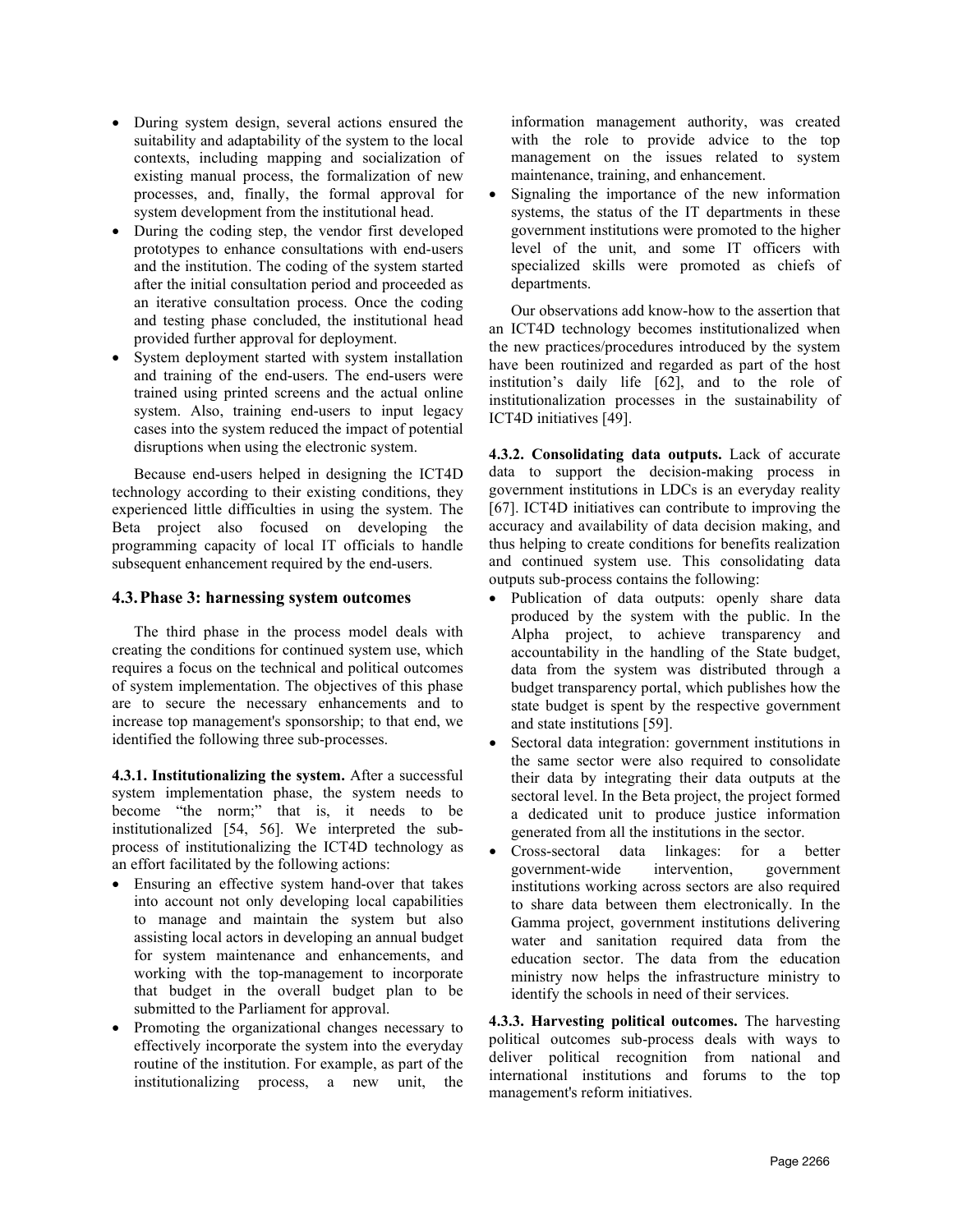For example, the Alpha project team used an international forum held in Timor-Leste to formally launch official web-portals, one of the outputs of the Alpha system. International figures, such as the former British Prime Minister Tony Blair, attended this prestigious event that heralded Timor-Leste's achievements in reforming the government sector, declaring the country 'a model of transparency' [58]. Also, the top management's effort in reforming government institutions received significant recognition when the UN Secretary-General appointed the relevant minister of the government institution implementing the Alpha project as a member of a UN high-level panel of 26 eminent people by [68].

We observed a similar international recognition to the top-management in the Beta project, where several top officials presented their efforts to deliver reforms at an international forum and received recognition from their counterparts in the Asia region. The essence of ICT4D implementation in government institutions is to bring reforms to these institutions. These reforms include changes in the way government conducts its business; for instance, it is often argued that government institutions need to function similarly to private sector institutions, where the citizen is the customer [21]. However, these changes are found to be problematic in the developing countries' context because of their traditional top-down government-tocitizen relationships [17]. Thus, the delivery of reforms demands a significant effort to encourage topmanagement to support those reforms.

Successful efforts to institutionalize the system combined with data output interdependencies between relevant government institutions, as well as the highprofile political recognitions enjoyed by the topmanagement from national and international forums helped to solidify top management's sponsorship. This outcome contributed to ensuring the continued allocation of crucial resources, continued system use, and subsequent enhancements within the host institution, and thus, its sustainability.

## **5. Conclusion**

The discussed cultivating sustainability theory is a *substantive* theory [72]; as such, it has internal validity and works in the context from which it emerged [33]. Being a substantive theory also means that the theory was not meant to be not universally generalizable; instead, it aims at offering a significant level of knowledge transferability [32, 53].

The cultivating sustainability theory shows a threephase process aiming at achieving critical aspects of sustainability during the entire project implementation process, from the adoption decision to realizing the ICT4D benefits. We grounded these phases on observed strategies to achieve strong sponsorship, a critical political aspect of sustainability. Further, the theory describes the effect of the host institution's existing conditions on the ICT4D initiative (i.e., economic, social and technical aspects of sustainability), and how the new system changes these conditions.

While the literature on the sustainability of ICT4D indicates individual aspects of sustainability, this paper contributes to research by proposing a theory that explains [35] how system sustainability outcomes can be a design decision in ICT4D projects — thus imbricating processes in a coherent theoretical model that includes critical strategies during the end-to-end project implementation and benefit realization process.

The knowledge advanced in our study also has a considerable potential to impact on practice. It can help to improve our understanding of how to deliver effective change in LDC using information and communication technologies, and help practitioners to reflect on the proposed theory and adopt appropriate sustainability strategies in their ICT4D initiatives.

## **6. References**

[1] C. Avgerou, "The significance of context in information systems and organizational change", Information Systems Journal, 11 (2001), pp. 43-63.

[2] C. Avgerou, "Information Systems in Developing Countries: a Critical Research Review", Journal of Information Technology, 23 (2008), pp. 133.

[3] E. Baark, R. Heeks, "Donor-funded information technology transfer projects: evaluating the life-cycle approach in four Chinese science and technology projects", Information Technology for Development, 8 (1999), pp. 185-197.

[4] B. Baikie, L. Hosman, Green cloud computing in developing regions Moving data and processing closer to the end user, in: ITU Technical Symposium: Telecom World (ITU-WT) IEEE, Geneva, 2011, pp. 24-28.

[5] A. Bailey, "Issues Affecting the Social Sustainability of Telecentres in Developing Context: a Field Study of Sixteen Telecentres in Jamaica", The Electronic Journal on Information Systems in Developing Countries, 36 (2009), pp. 1-18.

[6] S. Bailur, "Using stakeholder theory to analyze telecenter projects", Information Technologies & International Development, 3 (2006), pp. pp. 61-80.

[7] J.B. Barney, S. Zhang, "The future of Chinese management research: A theory of Chinese management versus a Chinese theory of management",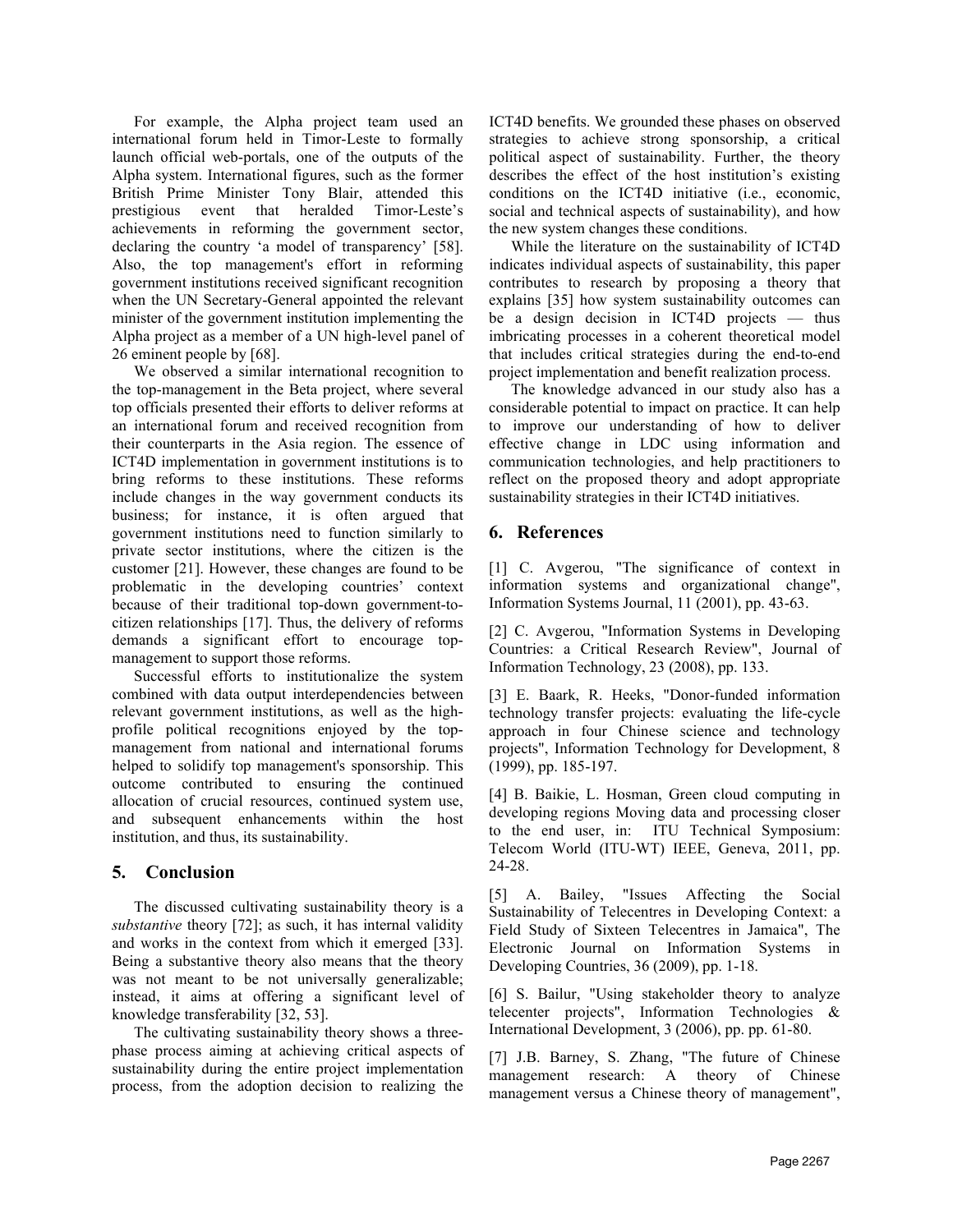Management and Organization Review, 5 (2009), pp. 15-28.

[8] I. Benbasat, R.W. Zmud, "Empirical Research in Information Systems: The Practice of Relevance", MIS Quarterly, 23 (1999), pp. 3-16.

[9] M.L. Best, D. Thakur, B. Kolko, "The Contribution of User-Based Subsidies to the Impact and Sustainability of Telecenters— The eCenter Project in Kyrgyzstan", Information Technologies & International Development, 6 (2010), pp. 75–89.

[10] D.A. Bosse, R.A. Phillips, "Agency theory and bounded self-interest", Academy of Management Review, 41 (2016), pp. 276-297.

[11] J. Braa, O. Hanseth, A. Heywood, "Developing Health Information Systems in Developing Countries: The Flexible Standards Strategy", MIS Quarterly, 31 (2007), pp. 381-402.

[12] J. Braa, E. Monteiro, S. Sahay, "Networks of action: sustainable health information systems across developing countries", MIS Quarterly, (2004), pp. 337- 362.

[13] J. Breytenbach, C. De Villiers, M. Jordaan, "Communities in control of their own integrated technology development", Information Technology for Development, 19 (2013), pp. 133-150.

[14] S. Cecchini, C. Scott, "Can information and communications technology applications contribute to poverty reduction? Lessons from rural India", Information Technology for Development, 10 (2003), pp. 73-84.

[15] K. Charmaz, Grounded Theory: Objectivist and Constructivist Methods, in: N.K. Denzin, Y.S. Lincoln (Eds.) Strategies of Qualitative Inquiry: Second Edition, Sage Publications, Thousand Oaks, CA, 2003.

[16] W. Chipidza, D. Leidner, "A review of the ICTenabled development literature: Towards a power parity theory of ICT4D", The Journal of Strategic Information Systems, 28 (2019), pp. 145-174.

[17] C. Ciborra, "Interpreting e-government and development: Efficiency, transparency or governance at a distance?", Information Technology & People, 18 (2005), pp. 260-279.

[18] C. Ciborra, D.D. Navarra, "Good governance, development theory, and aid policy: Risks and challenges of e-government in Jordan", Information technology for development, 11 (2005), pp. 141-159.

[19] K.G. Corley, D.A. Gioia, "Building theory about theory building: what constitutes a theoretical

contribution?", Academy of management review, 36 (2011), pp. 12-32.

[20] M.R. De Zoysa, N. Letch, "ICT4D Project Sustainability: An ANT-based Analysis", (2013), pp.

[21] Deloitte, At the dawn of e-Government: The Citizens as Customer, in, Deloitte-Research, New York, 2000.

[22] C. Dener, J. Watkins, W.L. Dorotinsky, Financial Management Information Systems: 25 Years of World Bank Experience on What Works and What Doesn't, The World Bank, 2011.

[23] G. Dhillon, R. Syed, F. de Sá-Soares, "Information security concerns in IT outsourcing: Identifying (in) congruence between clients and vendors", Information & Management, 54 (2017), pp. 452-464.

[24] B. Dorotinsky, "Implementing financial management information system projects: The World Bank experience", Retrieved April, 6 (2003), pp. 2013.

[25] Y.K. Dwivedi, D. Wastell, S. Laumer, H.Z. Henriksen, M.D. Myers, D. Bunker, A. Elbanna, M. Ravishankar, S.C. Srivastava, "Research on information systems failures and successes: Status update and future directions", Information Systems Frontiers, 17 (2015), pp. 143-157.

[26] K.M. Eisenhardt, "Building Theories from Case Study Research", The Academy of Management Review, 14 (1989), pp. 532-550.

[27] K.M. Eisenhardt, M.E. Graebner, "Theory Building from Cases: Opportunities and Challenges", The Academy of Management Journal, 50 (2007), pp. 25- 32.

[28] W. Fernandez, The grounded theory method and case study data in IS research: issues and design., in: D. Hart, S. Gregor (Eds.) Information systems foundations: Constructing and Criticising., ANU E-Press, Canberra, ACT, Australia, 2005, pp. 43-60.

[29] W. Fernández, H. Lehmann, "Achieving Rigour and Relevance in Information Systems Studies: Using grounded theory to investigate organizational change", The Grounded Theory Review, 5 (2005), pp. 79-107.

[30] B.G. Glaser, Theoretical Sensitivity: Advances in the methodology of grounded theory, Sociology Press, Mill Valley, Calif, 1978.

[31] B.G. Glaser, Doing Grounded Theory: Issues and Discussions, Sociology Press, Mill Valley, California, 1998.

[32] B.G. Glaser, A.L. Strauss, "Discovery of Substantive Theory: A Basic Strategy Underlying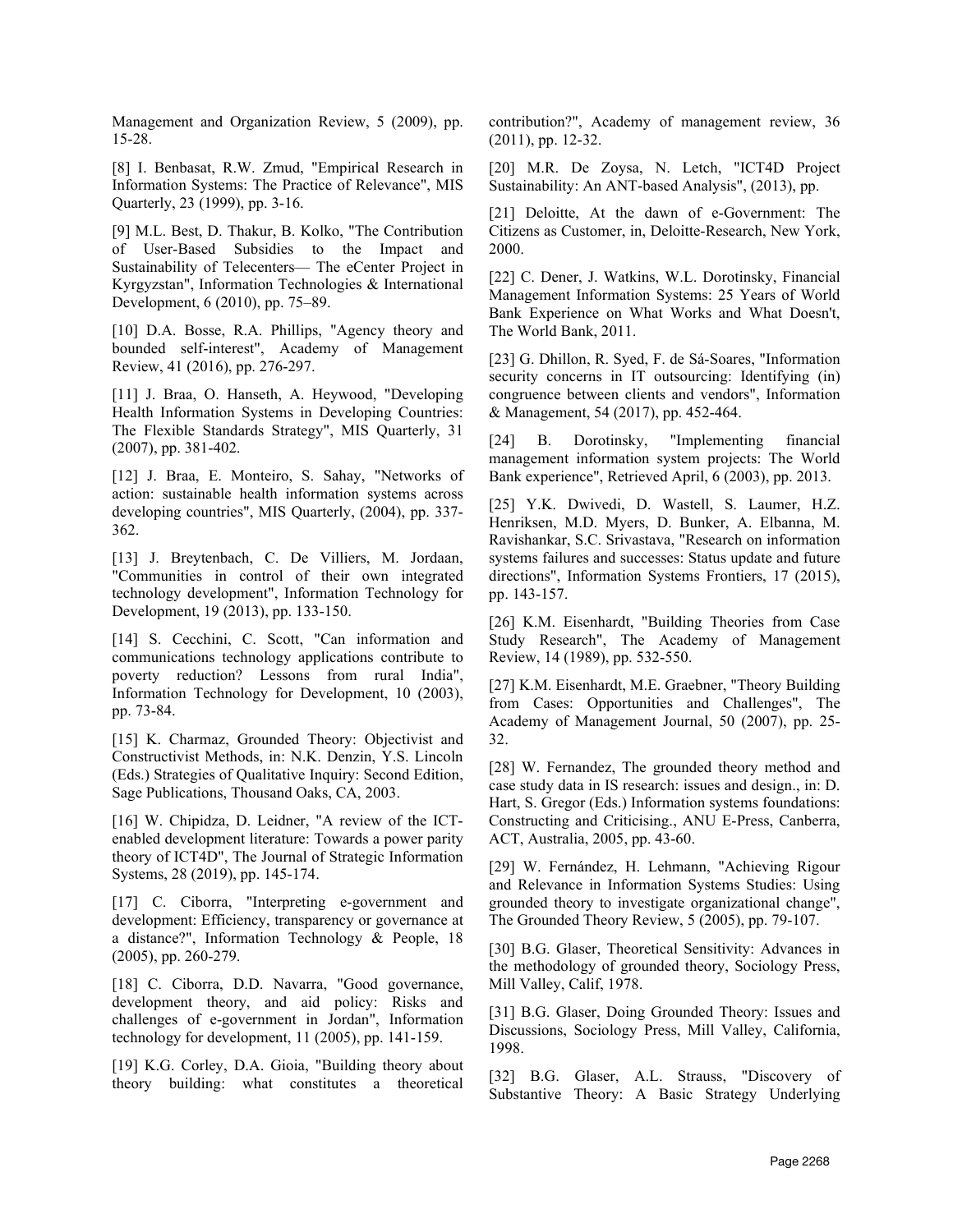Qualitative Analysis", American Behavioural Scientist, 8 (1965), pp. 5-12.

[33] B.G. Glaser, A.L. Strauss, The discovery of grounded theory: strategies for qualitative research, Aldine Pub. Co., New York, 1967.

[34] S. Gopalakrishnan, H. Zhang, "Client dependence and vendor innovation: The moderating role of organizational culture", Industrial Marketing Management, 66 (2017), pp. 80-89.

[35] S. Gregor, "The Nature of Theory in Information Systems", MIS Quarterly, 30 (2006), pp. 611-642.

[36] R. Heeks, "Information Systems and Developing Countries: Failure, Success, and Local Improvisations", The Information Society, 18 (2002), pp. 101 - 112.

[37] R. Heeks, Most e-Government-for-Development Project Fails: How Can Risks be Reduced?, in: iGovernment, Institute for Development Policy and Management, Manchester, UK, 2003.

[38] R. Heeks, "Do information and communication technologies (ICTs) contribute to development?", Journal of International Development, 22 (2010), pp. 625-640.

[39] I. Holeman, M. Barrett, "Insights from an ICT4D initiative in Kenya's immunization program: designing for the emergence of sociomaterial practices", Journal of the Association for Information Systems, 18 (2017), pp. 900-930.

[40] J.R. Hollenbeck, C.R. Williams, H.J. Klein, "An empirical examination of the antecedents of commitment to difficult goals", Journal of Applied Psychology, 74 (1989), pp. 18.

[41] Independent Evaluation Group, Capturing Technology for Development: An Evaluation of World Bank Group Activities in Information and Communication Technologies, in: W.B. Group (Ed.), Independent Evaluation Group, The World Bank Group., Washington, DC, 2011.

[42] E. Jacucci, V. Shaw, J.r. Braa, "Standardization of health information systems in South Africa: The challenge of local sustainability", Information Technology for Development, 12 (2006), pp. 225 - 239.

[43] H. Kimaro, S. Sahay, "An Institutional Perpsepctive on the Process of Decentralization of Health Information Systems: A Case Study from Tanzania", Information Technologies for Development, 13 (2007), pp. 363-390.

[44] H.C. Kimaro, J.L. Nhampossa, "Analyzing the problem of unsustainable health information systems in less-developed economies: Case studies from Tanzania and Mozambique", Information Technology for Development, 11 (2005), pp. 273 - 298.

[45] S. Krishna, G. Walsham, "Implementing Public Information Systems in Developing Countries: Learning from a Success Story", Information Technology for Development, 11 (2005), pp. 123-140.

[46] R. Kumar, "eChoupal: A Study on the Financial Sustainability of Village Internet Centers in Rural Madhya Pradesh", Information Technologies & International Development, 2 (2004), pp. 45-73.

[47] A.N.N. Langley, C. Smallman, H. Tsoukas, A.H. Van De Ven, "Process Studies of Change in Organization and Management: Unveiling temporality, activity and flow.", Academy of Management Journal, 56 (2013), pp. 1-13.

[48] K. Locke, Grounded Theory in Management Research, Sage Publications, 2001.

[49] S. Madon, N. Reinhard, D. Roode, G. Walsham, "Digital inclusion projects in developing countries: Processes of institutionalization", Information Technology for Development, 15 (2009), pp. 95 - 107.

[50] P.Y. Martin, B.A. Turner, "Grounded Theory and Organizational Research", The Journal of Applied Behavioral Science, 22 (1986), pp. 141-157.

[51] S. Masiero, "Financial vs Social Sustainability of Telecentres: Mutual Exclusion or Mutual Reinforcement?", The Electronic Journal on Information Systems in Developing Countries, 45 (2011), pp. 1-23.

[52] S. Mathison, "Why Triangulate?", Educational Researcher, 17 (1988), pp. 13-17.

[53] R.K. Merton, Social Theory and Social Structure, Revised edition ed., Free Press, Glencoe, IL, 1957.

[54] M. Mignerat, S. Rivard, Positioning the institutional perspective in information systems research, in: Formulating Research Methods for Information Systems, Springer, 2015, pp. 79-126.

[55] S. Nasirin, D.F. Birks, B. Jones, "Re-examining fundamental GIS implementation constructs through the grounded theory approach", Telematics and Informatics, 20 (2003), pp. 331–347.

[56] W.J. Orlikowski, D. Robey, "Information technology and the structuring of organizations", Information systems research, 2 (1991), pp. 143-169.

[57] C. Pade-Khene, B. Mallinson, D. Sewry, "Sustainable rural ICT project management practice for developing countries: investigating the Dwesa and